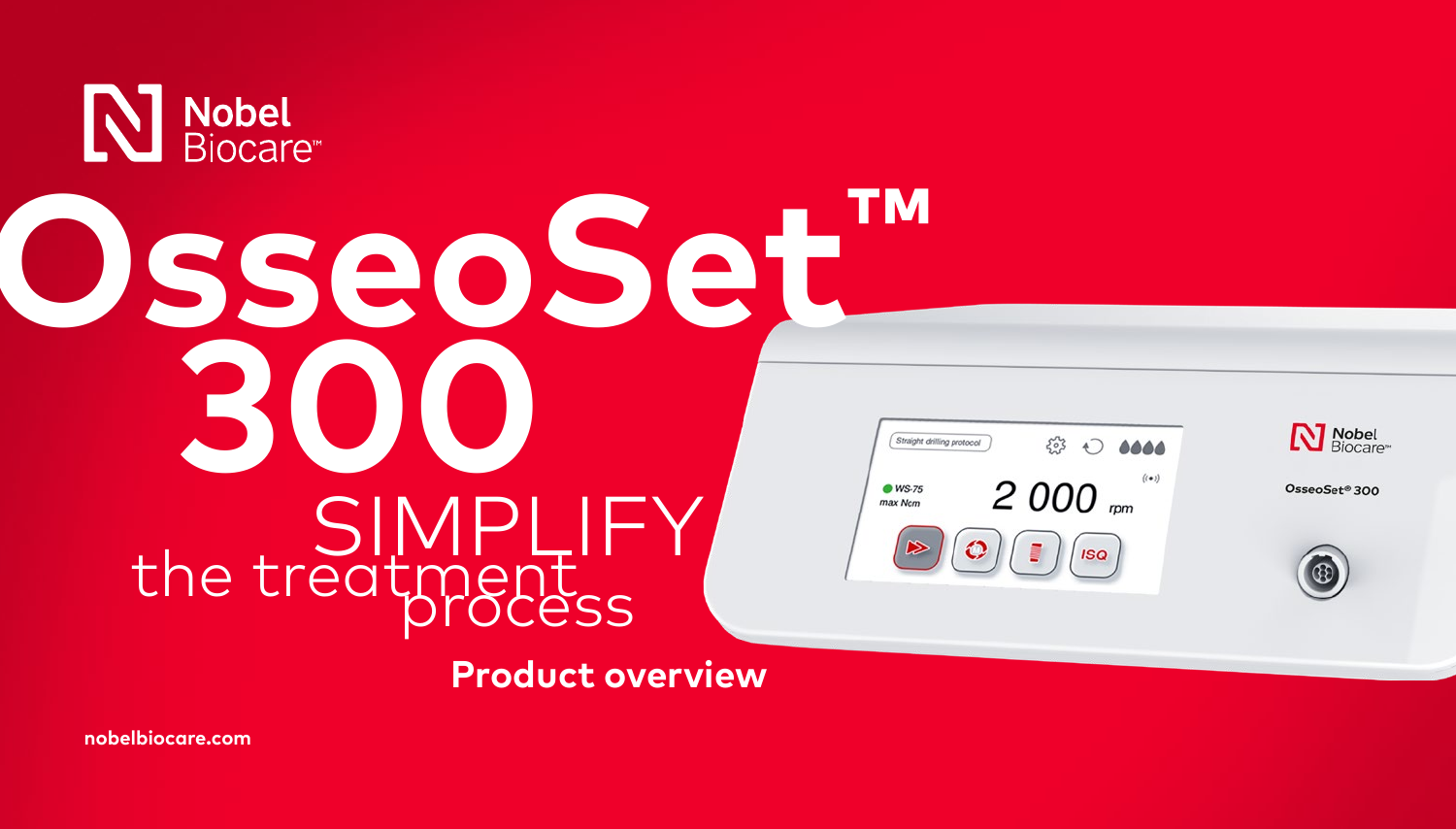## **OsseoSet 300**

Simplifies the treatment process and precisely measures stability with the integrated Osstell ISQ module.

### **Easy to use**

Color touchscreen with user-friendly menu guidance and a glass surface for easy cleaning.

### **For the dental assistant**

The pump design makes inserting the coolant hose quick and secure.

### **Clear, bright and wide field of view**

Excellent lighting conditions facilitate accurate treatment results.

### **Secure placement**

The automatic torque control provides accurate torque delivery. It can be adjusted from 5 to 80 Ncm.

#### **Ideal for multiple users** Drill protocols can be customized for

multiple surgeons in the practice.

### **Automatic thread cutting function**

Supports you when placing implants in dense bone. It minimizes unnecessary compression of the bone.

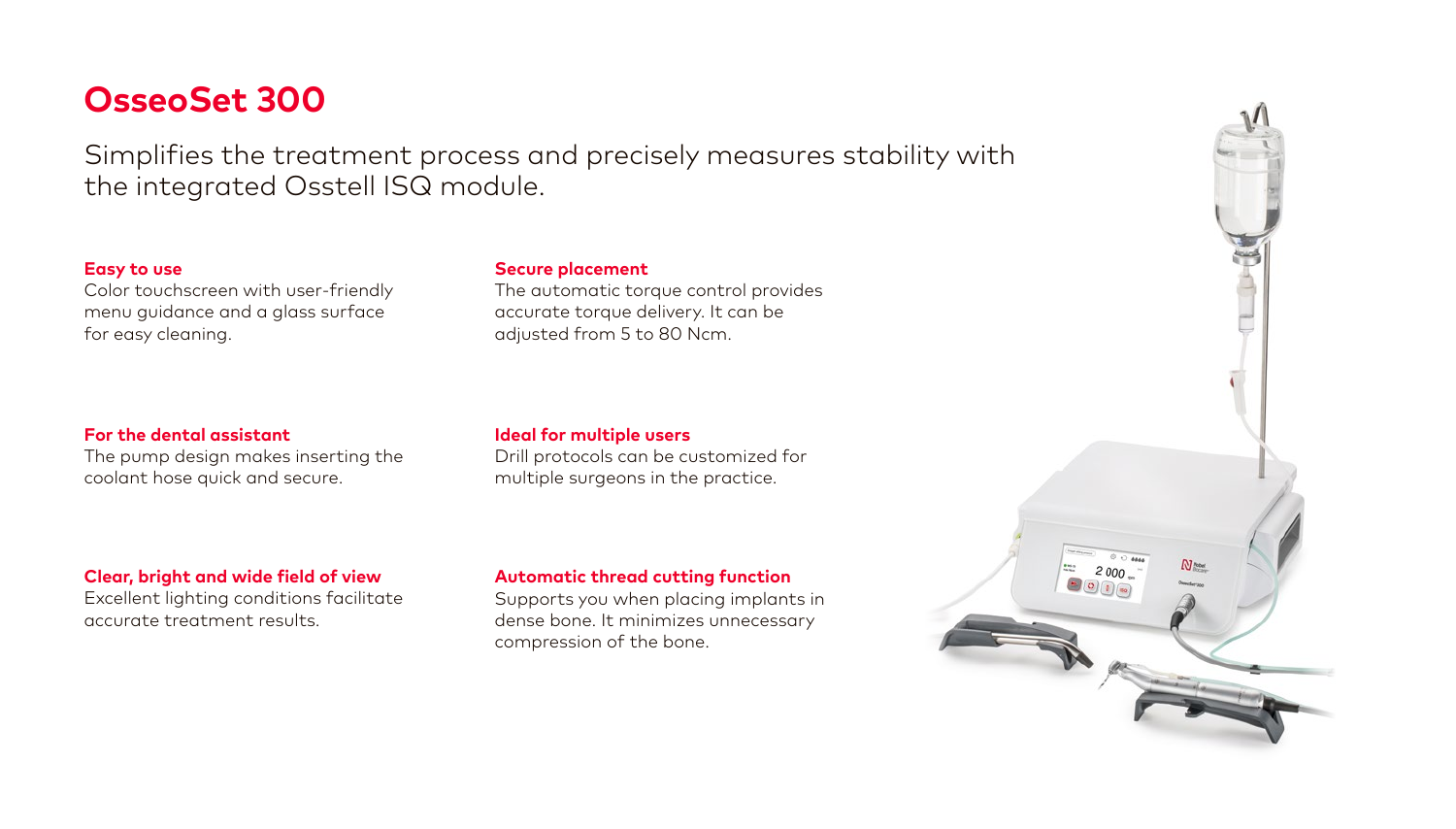## **OsseoSet 300**

Simplifies the treatment process and precisely measures stability with the integrated Osstell ISQ module.

### **Absolute freedom of movement**

With the wireless foot control you can choose the optimum position in the work area.



### **Measure stability1**

Track osseointegration over time with the Osstell module, which records and saves Implant Stability Quotient (ISQ).





Connecting the Osstell ISQ module will add the implant stability screen.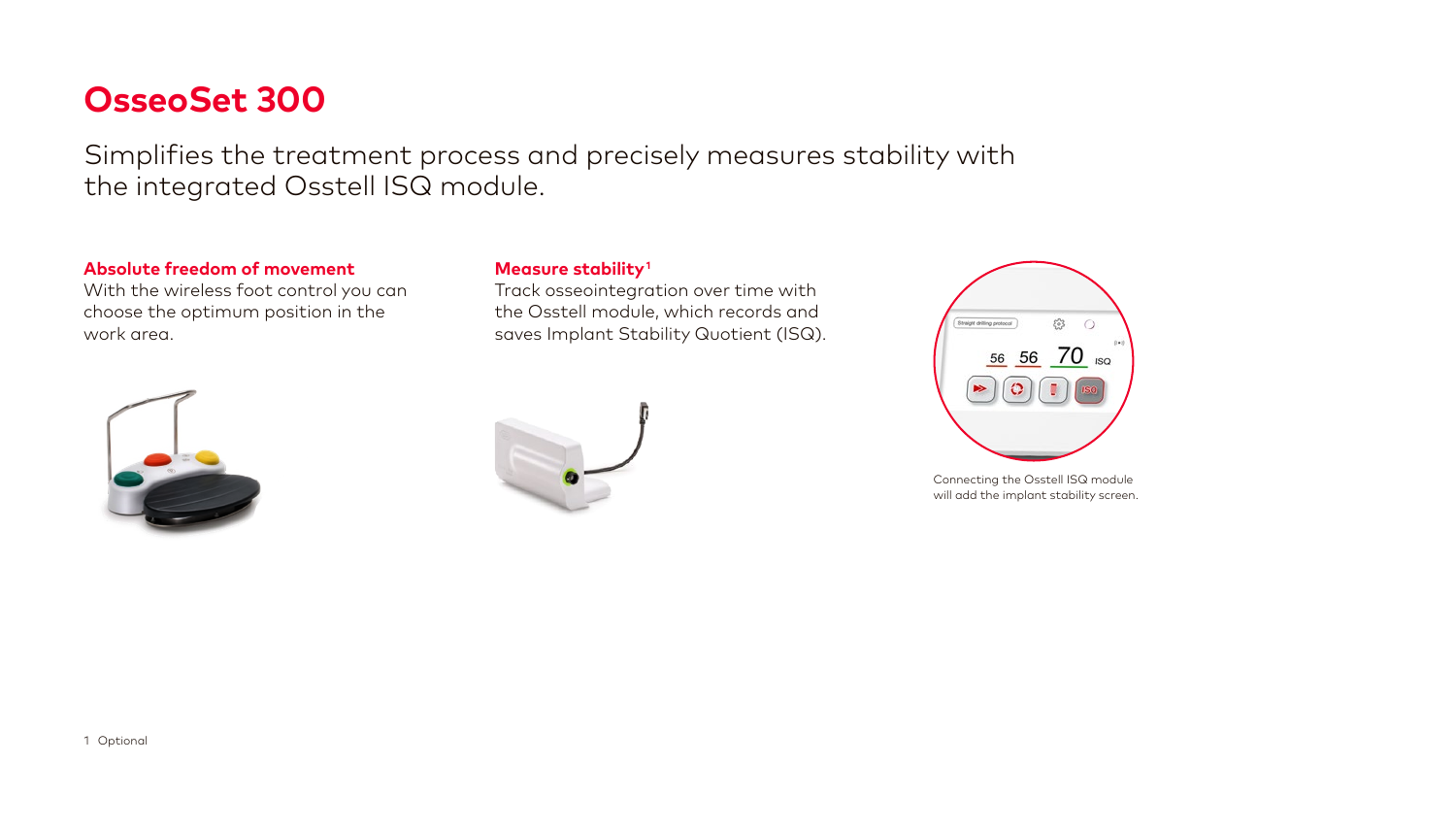## **Osstell ISQ Module**

The Osstell ISQ Module is a fast, non-invasive and easy-to-use system to assess implant stability and the progress of osseointegration – without jeopardizing the healing process. It contributes to accurate, consistent and objective information to support clinical decisions.

### **The ISQ (Implant Stability Quotient) scale**

The Osstell ISQ Module uses Resonance Frequency Analysis (RFA) to determine implant stability and osseointegration. The result is presented as an ISQ value of 1–100. The values and stability indications are based on scientific data.<sup>1-7</sup> The clinical range of ISQ is normally 55 – 80. The higher the ISQ, the more stable the implant.

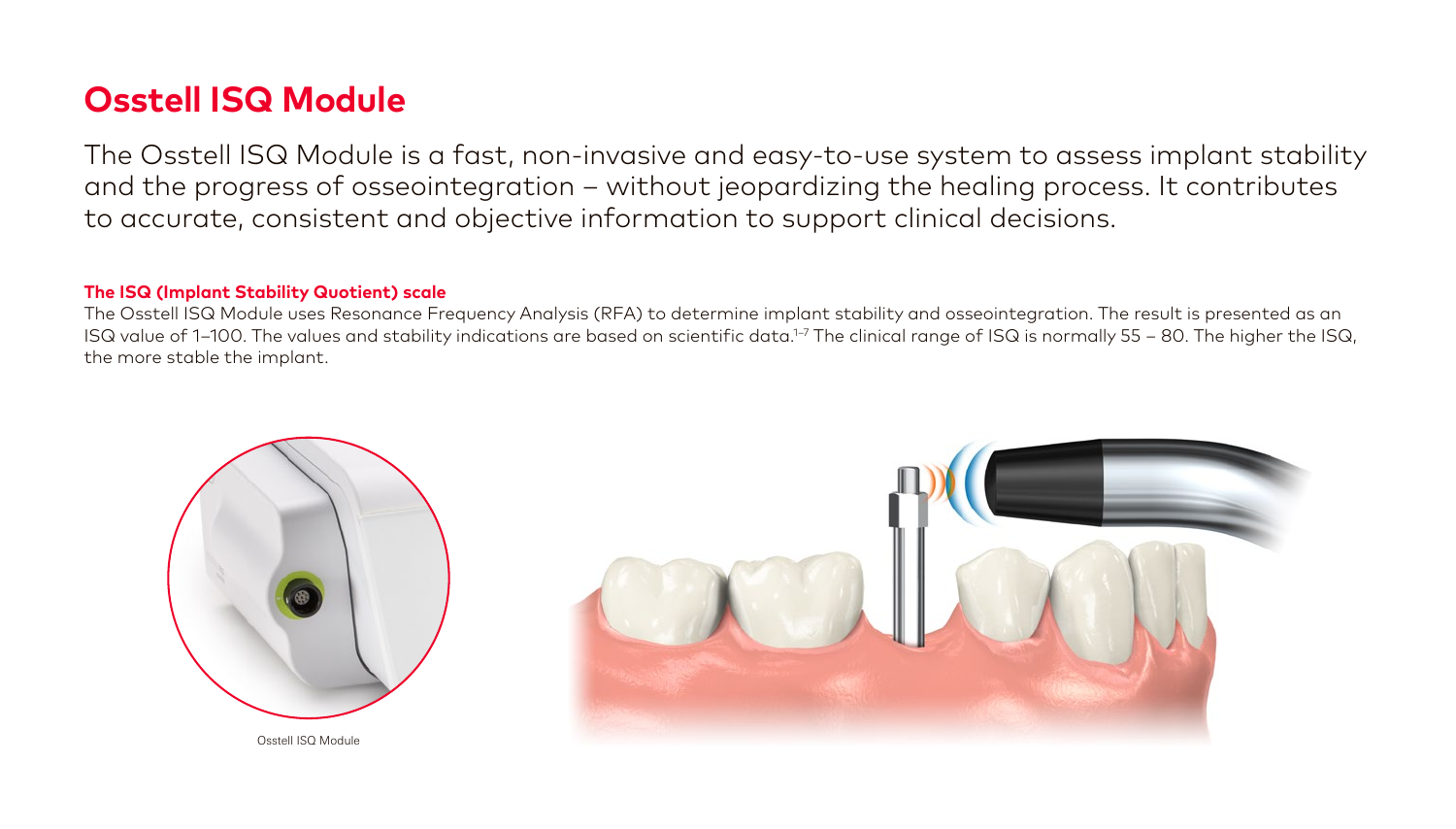# **Osstell ISQ Module**

### **Benefits**

- Assess implant stability, and monitor osseointegration process.
- Export patient data and results directly on USB stick for your clinical record.
- The touchscreen display shows the results of each measurement per implant. Simply assess the implant stability before final restoration by comparing the value to the baseline reading taken at implant placement.

### **Stability**

Significant correlations between ISQ and implant displacement measurements in various bone densities, **in-vitro**. 6, 7 Micro mobility decreases greater than 50% from 60 to 70 ISQ, **in-vitro**. 6

I: Indication

S: Surgical protocol

R: Restorative protocol

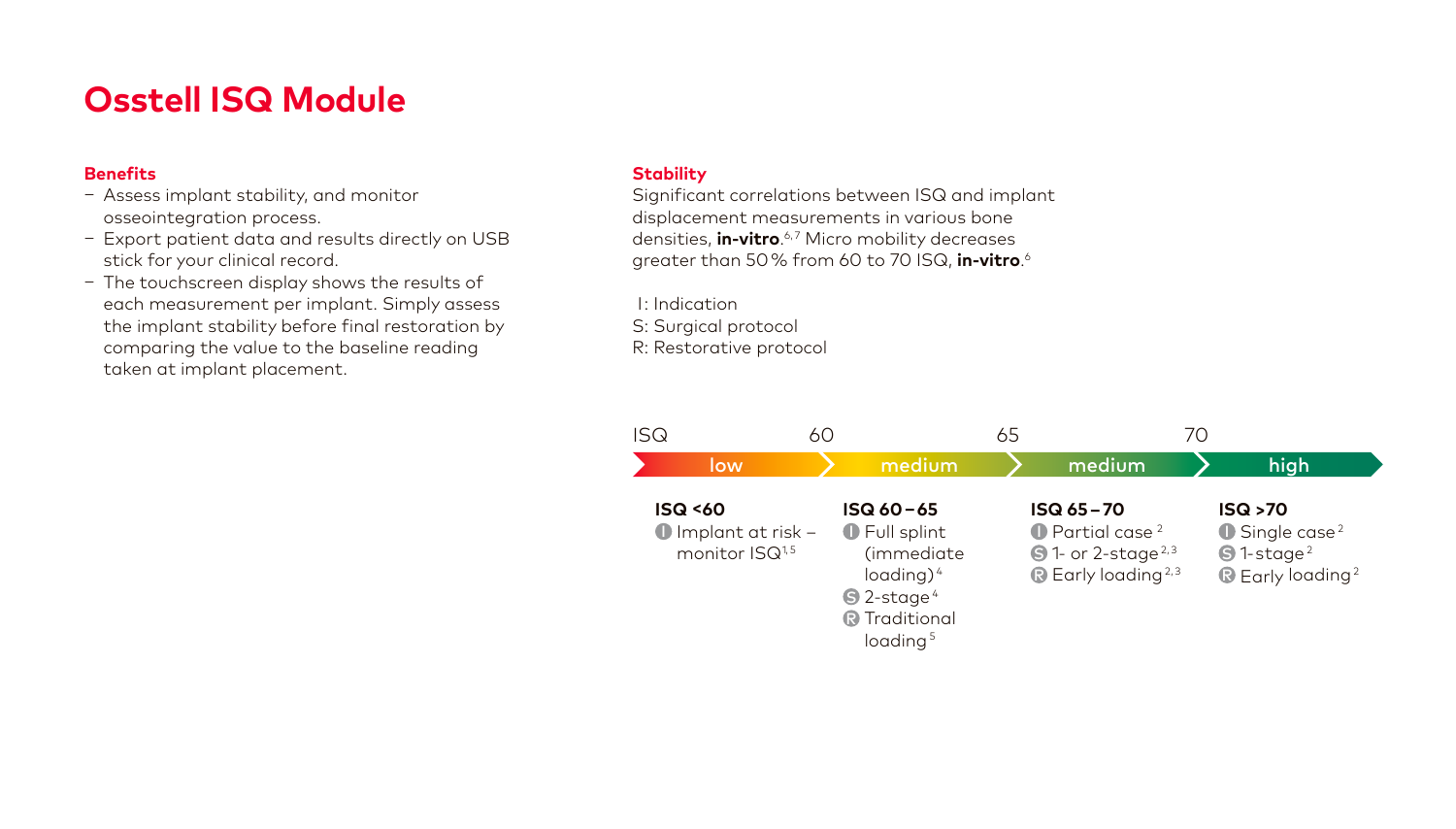For references and more information on the ISQ scale, please visit [osstell.com](http://osstell.com)

The above is a summary of scientific data and not an official recommendation provided by Osstell. To monitor osseointegration measure at placement and before final restoration.

- 1 Sennerby L. 20 Jahre Erfahrung mit der Resonanzfrequenzanalyse. Implantologie 2013; 21(1):21–33
- 2 Bornstein MM, Hart CN, Halbritter SA, Morton D, Buser D. Early loading of nonsubmerged titanium implants with a chemically modified sand-blasted and acid-etched surface: 6-month results of a prospective case series study the posterior mandible focusing on peri-implant crestal bone changes and implant stability quotient (ISQ) values. Clin Implant Dent Relat Res 2009;11(4):338–47
- 3 Baltayan S, Pi-Anfruns J, Aghaloo T, Moy P. The Predictive Value of Resonance Frequency Analysis Measurements in the Surgical Placement and Loading of Endosseous Implants. J Oral Maxillofac Surg. 2016; 74(6):1145–52
- 4 Ostman PO, Hellman M, Sennerby L. Direct implant loading in the edentulous maxilla using a bone density-adapted surgical protocol and primary implant stability criteria for inclusion. Clin Implant Dent Relat Res. 2005;7 Suppl 1:S60–9
- 5 Rodrigo D, Aracil L, Martin C, Sanz M. Diagnosis of Implant Stability and its Impact on Implant Survival: A Prospective Case Series Study. Clin Oral Implants Res. 2010;21(3):255–61
- 6 Pagliani L, Sennerby L, Petersson A, Verrocchi D, Volpe S, Andersson P. The relationship between resonance frequency analysis (RFA) and lateral displacement of dental implants: an in vitro study. J Oral Rehabil. 2013;40(3):221–7
- 7 Trisi P. Carlesi T. Colagiovanni M. Perfetti G. Implant Stability Quotient (ISQ) vs Direct in Vitro Measurement of Primary Stability (Micromotion): Effect of Bone Density and Insertion Torque, J Osteol Biomat 2010;1(3):1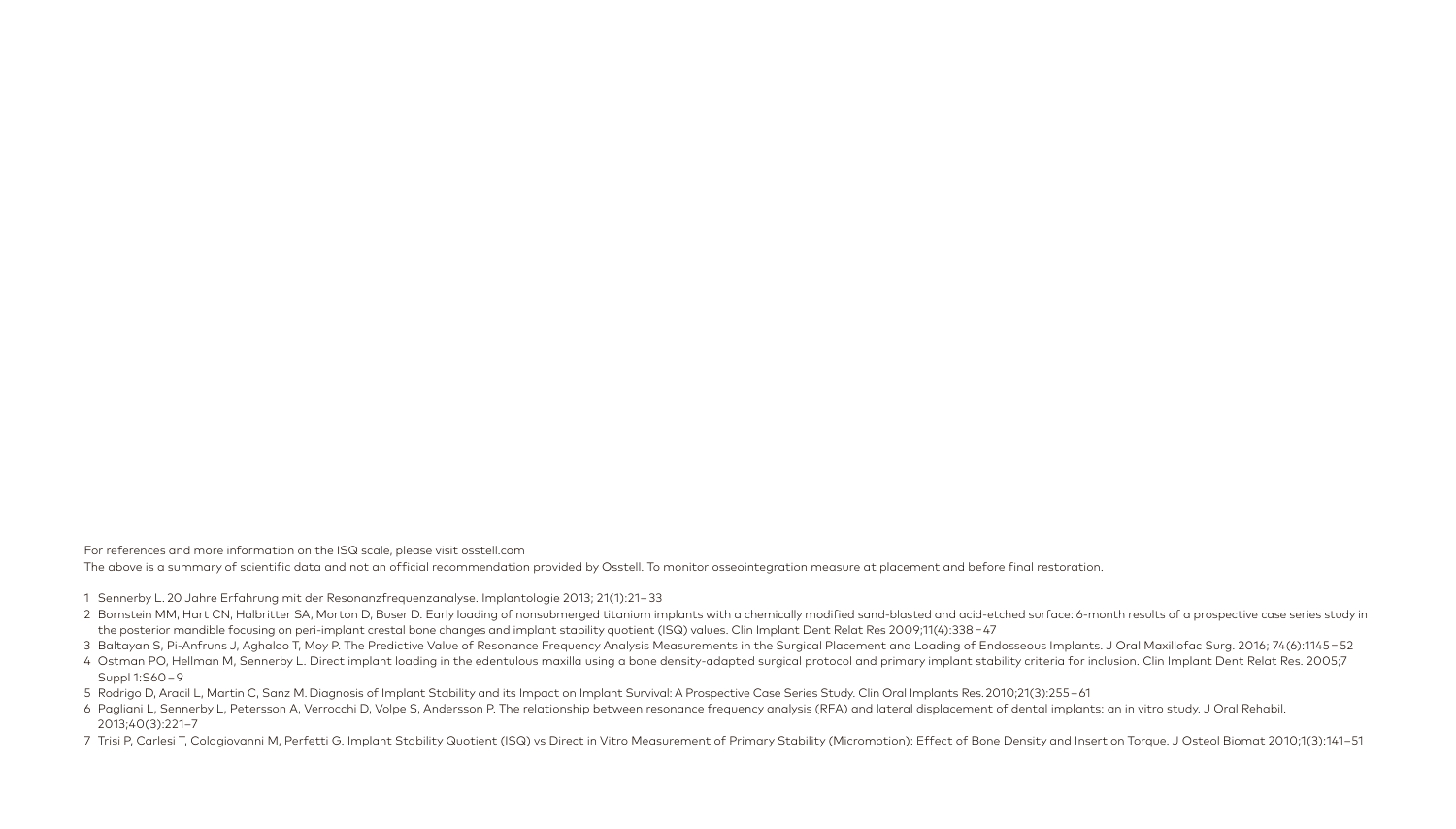# **OsseoSet 300 product line**

#### **OsseoSet 300**

| 87287 | OsseoSet 300 1023, NW, 19LC, WS-75, 230V <sup>1</sup>      |
|-------|------------------------------------------------------------|
| 87288 | OsseoSet 300 1023, N2, 19LC, WS-75, 230V <sup>2</sup>      |
| 87289 | OsseoSet 300 1015, NW, 19LC, WS-75, 120V (US) <sup>1</sup> |
| 87290 | OsseoSet 300 1015, N2, 19LC, WS-75, 120V (US) <sup>2</sup> |
|       |                                                            |



## **Osstell Module (Optional)**

NB30210001 Osstell Module SI-SQ3

| Accessories for OsseoSet 300 |                                                          |
|------------------------------|----------------------------------------------------------|
| NB30033001                   | Surgical Contra-angle WS-75 L, 20:1                      |
| NB30056000                   | Surgical Handpiece S-11, straight 1:1                    |
| NB30058001                   | Surgical Handpiece S-11 L, straight 1:1                  |
| NB30095000                   | Surgical Handpiece Zygoma SZ-75, 20:1                    |
| NB30281000                   | Motor with Cable 1.8 m<br>$EM-19 LC$                     |
| NB04363600                   | Irrigation Tubing Set 2.2 m,<br>for OsseoSet 300 (6/pkg) |
| NB02610500                   | Cannula Internal Cooling                                 |
| NB07962790                   | Transportation Case                                      |
| NB30285001                   | Foot control S-N2 CAN-Bus                                |
| NB30264002                   | Foot control S-NW CAN-Bus (wireless)                     |









1 Includes OsseoSet 300 drill unit, motor with cable 1,8m EM-19 LC, surgical contra-angle WS-75 L, 20:1 and wireless foot control.

2 Includes OsseoSet 300 drill unit, motor with cable 1,8m EM-19 LC, surgical contra-angle WS-75 L, 20:1 and foot control.

3 Please note that SmartPegs, needed when measuring on a patient, have to be ordered separately. Visit www.osstell.com.